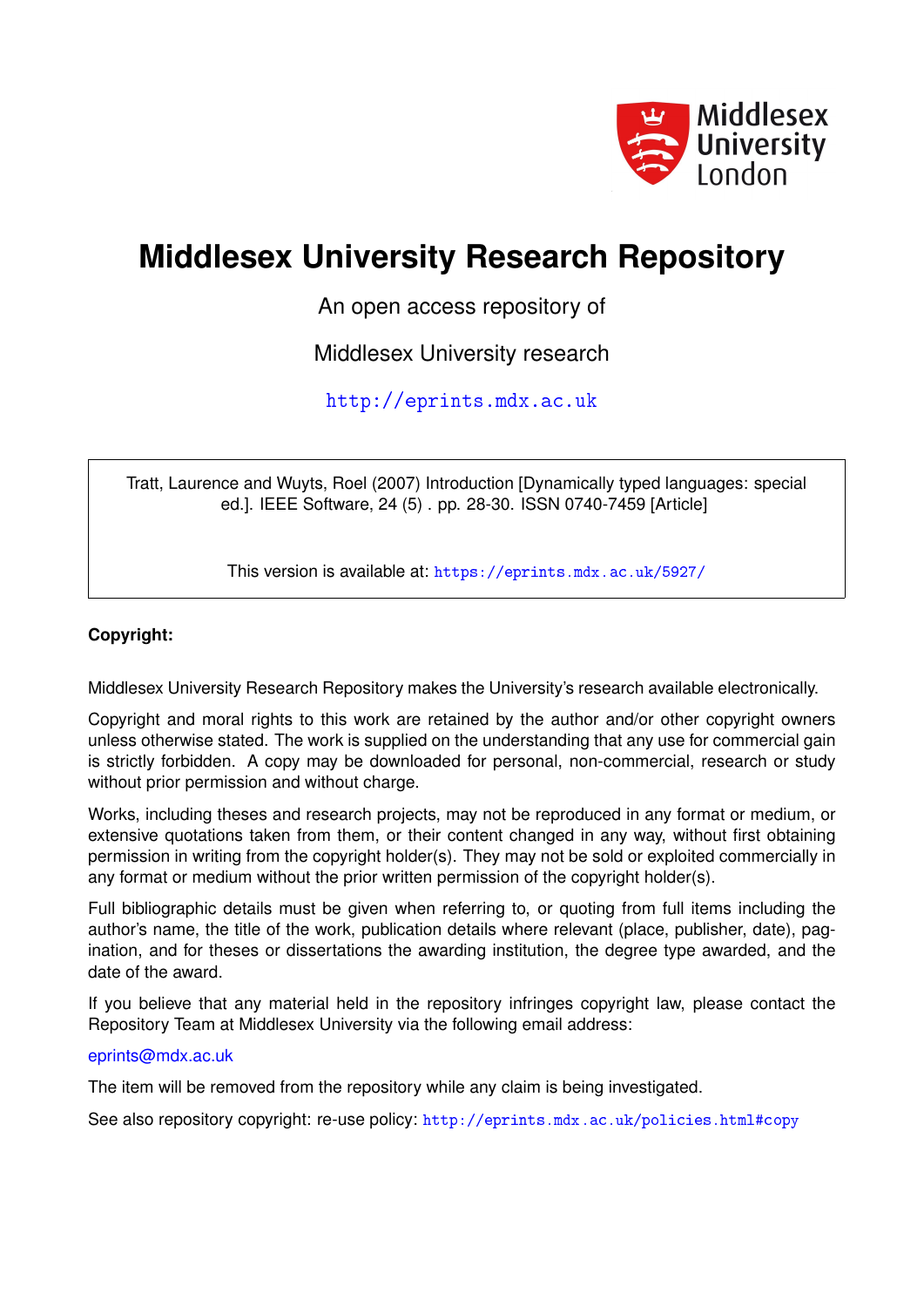focus de la partie de la partie guest editors' introduction

# **Dynamically Typed Languages**

**Laurence Tratt,** *Bournemouth University* **Roel Wuyts,** *IMEC*

**THE LANGE ISSUE CONGLUE 2019 THE LANGE ISSUE OF A LANGE ISSUE OF A LANGE ISSUE OF A LANGE ISSUE OF A LANGUAGE ISSUE OF A LANGUAGE ISSUE OF A LANGUAGE ISSUE OF A LANGUAGE TO THE LANGUAGE SUCH AS LANGUAGE <sup>36</sup> "scripting la** which is perhaps why some have had several different names over the years. One such language is Lisp, the second-oldest programming language. For years, many somewhat dismissively described

languages such as Lisp as "scripting languages." Today, we more commonly refer to them as dynamically typed languages, typified by Python and Ruby, and their impact is arguably greater than ever. This issue highlights the

practical uses of such languages and shows how they're frequently a vehicle for innovation in the development sphere.

#### **What is a dynamically typed language?**

Simply put, a dynamically typed language doesn't require the user to statically specify types—for example, no declarations of int i, and so on. However, this doesn't mean that such languages are weakly typed. If, for example, a user tries to add a string to a bool at runtime, an error will immediately be raised. Statically typed languages enforce the declarations of (at least a minimum of) types and notify the user at compile time of type-related errors that must be fixed. Shades of gray also exist between the two extremes: many statically typed languages defer certain checks to runtime, while dynamically typed languages often perform some checks statically to warn users.

Many people familiar with statically typed languages such as Java or C wonder if those who use dynamically typed languages are too lazy to declare types. Furthermore, they assume that not declaring types will decrease the software's quality: "Imagine how many runtime errors will result!" Not surprisingly, they view "prototyping" or "scripting" languages as suitable only for very small or toy programs. However, if these languages are so limited, why do leading companies such as Google publicly proclaim the benefits of large systems written in such languages? There are two answers to this question.

First, current static type systems in mainstream object-oriented languages have little expressive power. For example, although they prevent users from adding a string to a bool, they don't prevent them from accessing the first element of an empty list, creating off-by-one errors, or using null pointers. In fact, static type systems can't detect most common programming errors. Yet for such systems to work, developers must spoon-feed (and sometimes strong-arm) the types at development time so that the type system—which is in essence a separate system from the main language—knows what the code is really doing.

The waters are muddied further because even very simple approaches to testing capture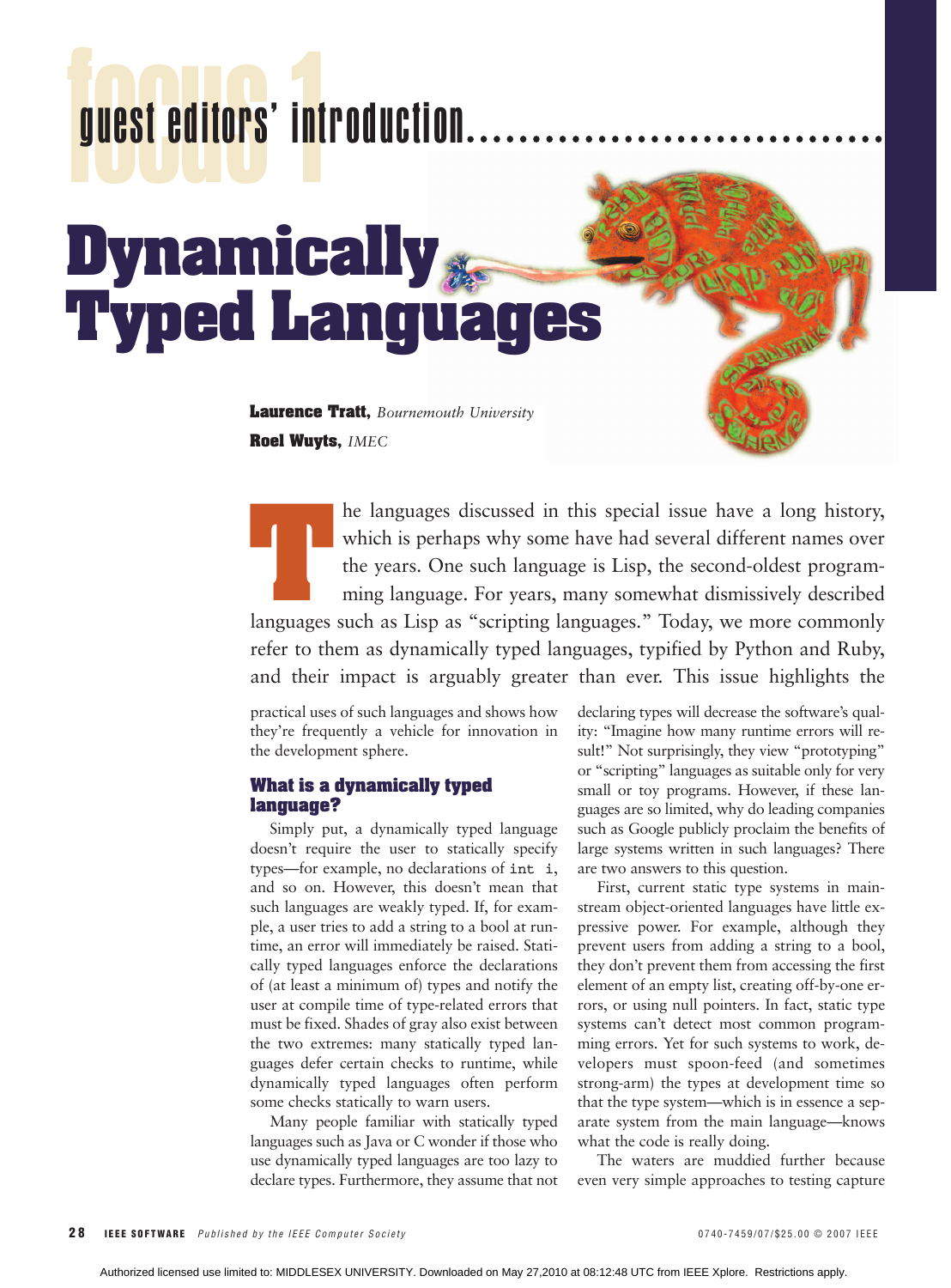virtually all, if not all, the errors that a static type system would capture. Plus, as many of us unfortunately know, even extensive testing has a hard job identifying off-by-one errors. Don Roberts formulated it perfectly at OOPSLA 2005: "Static types give me the same feeling of safety as the announcement that my seat cushion can be used as a floatation device" (see http:// martinfowler.com/bliki/OOPSLA2005.html).

Second, static type systems—as their name suggests—implicitly constrain the programmer at both compile time and runtime. In other words, static type systems tend to ossify programs, making them less flexible, more difficult to work with, and less amenable to change. When a user wants to modify one aspect of a system, that system's types could force numerous rewrites in unrelated parts of the system. (Think about all the problems for subclasses once overloading comes into the picture.) These rewrites can seriously inhibit any system experimentation. In an age where we strive for reusable software, and where software must adapt quickly to external changes, programming languages that reduce agility can be a significant disadvantage.

However, this issue doesn't aim to be onesided zealotry for dynamically typed languages. Sometimes, users will pay whatever it costs (in time or money) for extra software reliability, such as when requesting software for a nuclear power plant or an airplane's autopilot function. So static type systems have their part to play, but they're by no means the only option. As in most areas of life, the majority of software needs to balance various factors, and in many cases the advantages of dynamically typed languages come to the fore. Rapid application development, with its emphasis on quickly producing incremental results, showcases this in many areas.

#### **A distinguished history**

People often say of the Velvet Underground that although they didn't sell many records, every person who bought one of their records started a band. Two dynamically typed languages deserve a similar epithet: Lisp and Smalltalk. While neither ever quite gained mainstream success, both had a huge influence on later languages—including many statically typed languages—and both are still used today. They're an important part of the long and distinguished history of dynamically typed languages.

Lisp was the source of many programming-

language firsts, such as automatic memory management. It's the ancestor of all extant functional languages, although, interestingly, most of its descendants are statically typed languages. One notable exception is Scheme, a very clean Lisp dialect with a sophisticated macro mechanism and module system.

Smalltalk is a purely object-oriented language that pioneered the bytecode virtual machine and graphical integrated development environments, long before C++ or Java were thought of. It inspired prototype-based (classless) languages, notably Self, a language whose many advances in VM technology we now take for granted via Java and.NET.

An excellent example of a highly performant dynamically typed language is Lua. This small but powerful language is extremely well suited to being embedded into existing systems, as shown in the article "Traveling Light, the Lua Way."

However, for many years, dynamically typed languages were viewed as slow, unreliable, and suitable only for small throw-away tasks. Although a handful of people used dynamically typed languages for complex systems—such as the banks that embraced Smalltalk in the beginning of the '80s—it was generally felt that "real" programmers used statically typed languages.

As with many other areas of computing, the emergence of the Web changed things. Creating dynamic Web pages in languages such as C was painful, and the dynamically typed language Perl quickly became synonymous with Web systems. However, Perl's origins in systems administration software—where small, inscrutable solutions were often the order of the day—prevented wider scale adoption.

In the late '90s, the object-oriented language Python—in many ways, a more traditional language than Perl—came to the fore as a dynamically typed language suitable for both small and large systems. Python continues to be used in a variety of applications. The article "A Common Medium for Programming Operations-Research Models" shows how to apply Python to domains traditionally dominated by statically typed languages. Today, languages such as Ruby continue to emerge and prove themselves useful in new spheres.

#### **The present**

For some time, the scarce resource when developing software hasn't been hardware but

**Lisp and Smalltalk are an important part of the long and distinguished history of dynamically typed languages.**